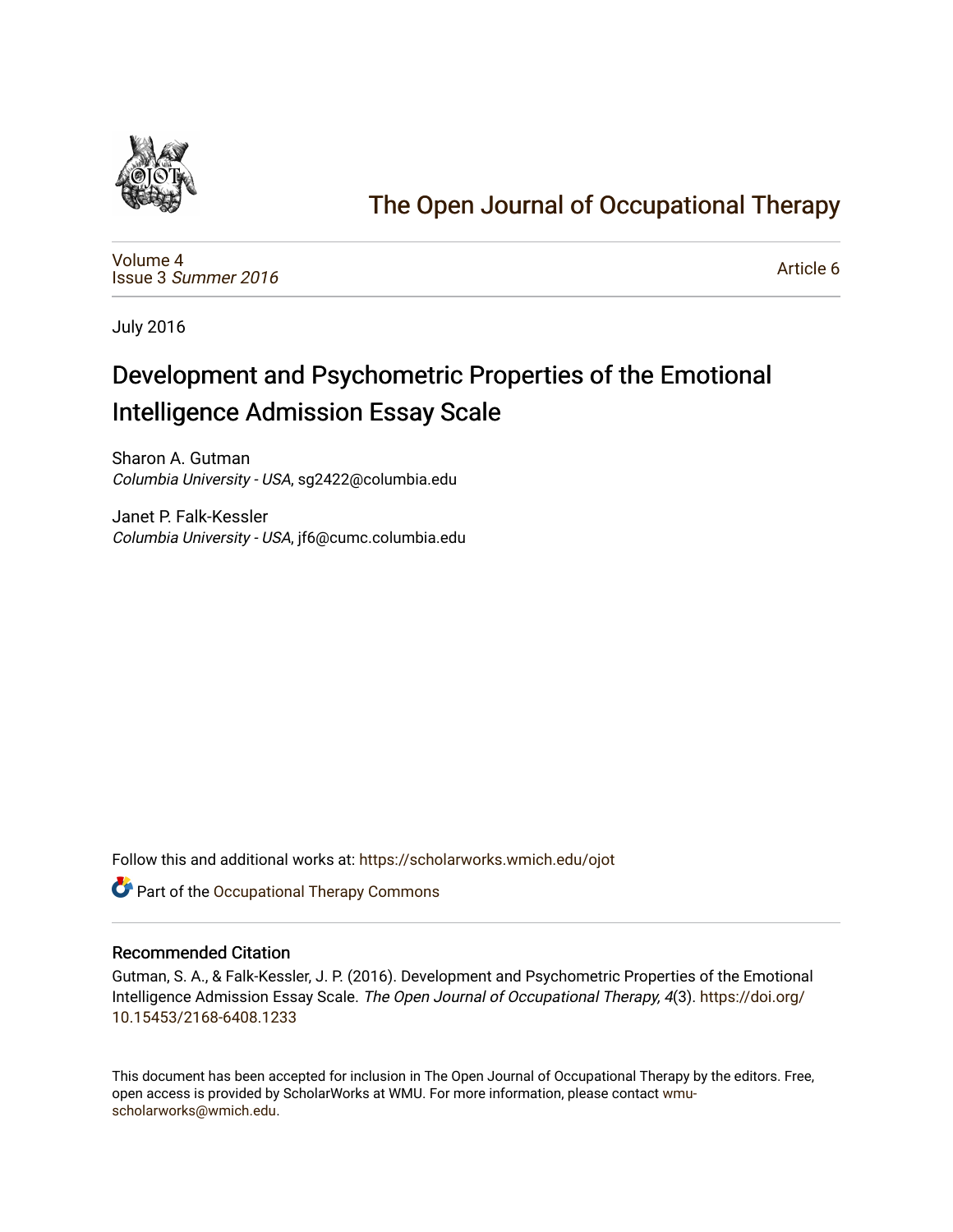# Development and Psychometric Properties of the Emotional Intelligence Admission Essay Scale

## Abstract

The purpose was to describe the development and psychometric properties of the Emotional Intelligence Admission Essay scale. The authors developed an admission essay question and rating scale designed to provide information about applicants' emotional intelligence (EI). Content validity, convergent validity, interrater reliability, and internal consistency were established. The scale was also examined to determine if it could discriminate between students with and without professional behavior problems in the academic and fieldwork settings. Content validity was found to be high by a panel of three experts in EI (content validity index = 1.0). Convergent validity with the Assessing Emotions Scale was moderate ( $r =$ .46,  $p < .02$ ). Interrater reliability between two trained faculty raters was high (ICC = .91,  $p < .000$ ). Internal consistency of the scale was high with a Cronbach's alpha of .95. This version of the scale was not able to discriminate between students with and without professional behavior problems. The moderate to strong psychometric properties suggest that the EI Admission Essay Scale has the ability to provide information about applicants' EI. The wording of the essay question must be modified to better instruct applicants to address interpersonal conflict.

## Keywords

admission selection, instrument development, occupational therapy

## Cover Page Footnote

We thank the following for help in the development and evaluation of the instrument: Glen Gillen, EdD, OTR, FAOTA; Dawn Nilsen, EdD, OTR; Jane Bogart, EdD; Peter Barbour, MD; Aubrie Swan-Sein, PhD.

### Credentials Display

Sharon A. Gutman, PhD, OTR, FAOTA Janet P. Falk-Kessler, EdD, OTR, FAOTA

Copyright transfer agreements are not obtained by The Open Journal of Occupational Therapy (OJOT). Reprint permission for this Applied Research should be obtained from the corresponding author(s). Click [here](https://scholarworks.wmich.edu/ojot/policies.html#rights) to view our open access statement regarding user rights and distribution of this Applied Research. DOI: 10.15453/2168-6408.1233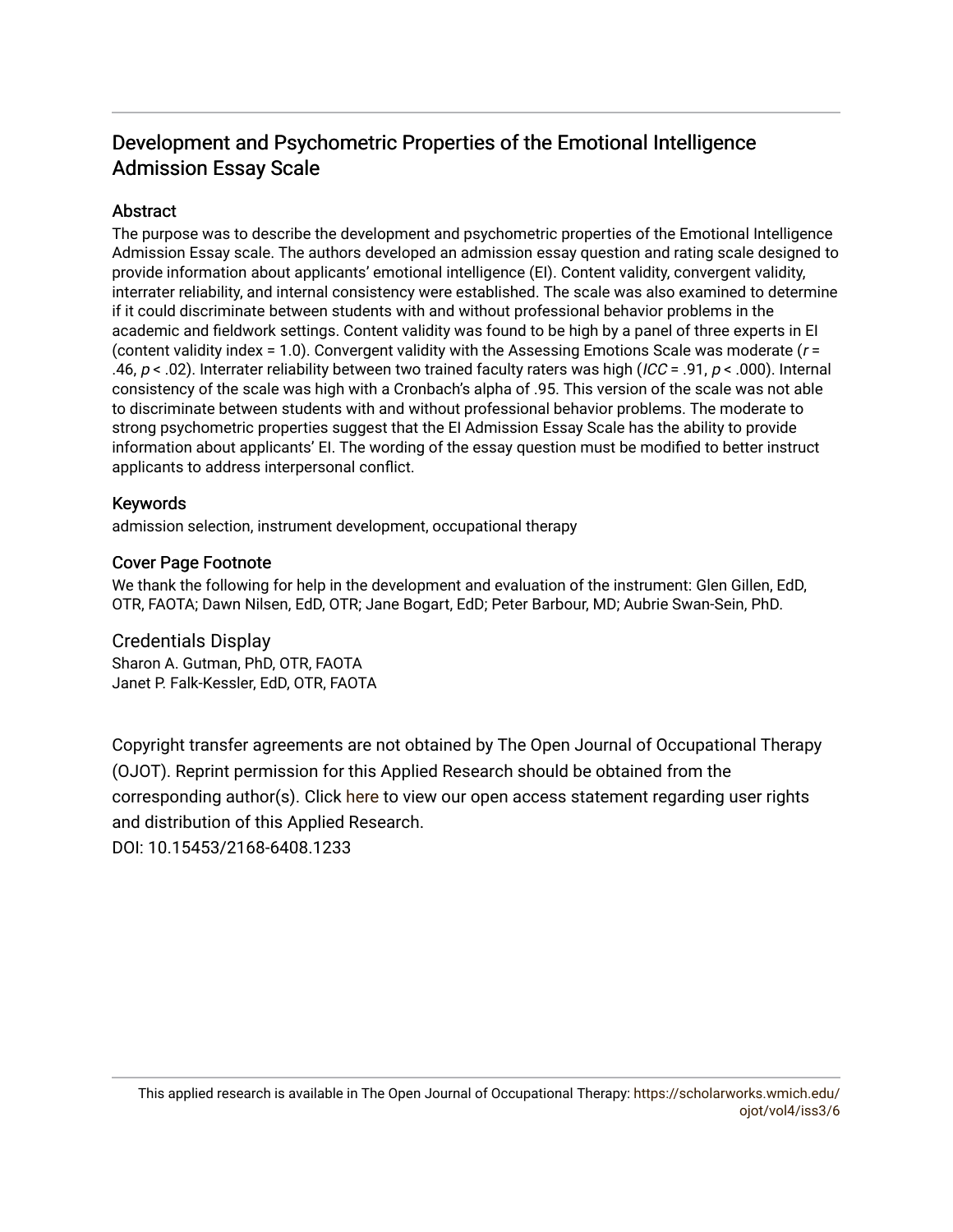Emotional intelligence (EI) is a form of social intelligence that involves the ability to (a) recognize and appraise emotions in oneself and others, (b) regulate and manage emotions in oneself and others, and (c) use emotion-based information to guide behavior and problem solving (Arora et al., 2010). Salovey and Mayer (1990) first developed the term and argued that EI was a distinct set of skills that were separate from personality traits and previously identified types of intelligence. Later researchers extended the definition of EI by dissecting the construct into inter- and intrapersonal intelligences, wherein interpersonal intelligence involves the ability to (a) accurately read and assess other's verbal and nonverbal expressions; (b) easily build rapport with others using an open, compassionate countenance that demonstrates interest in others; and (c) successfully diffuse and negotiate interpersonal conflict (Carrothers, Gregory, & Gallagher, 2000; McQueen, 2004). Intrapersonal intelligence involves the ability to (a) recognize emotion in oneself and understand its origin, (b) be aware of how one's emotions impact one's behaviors and influence others, and (c) monitor and regulate one's emotions to enhance emotional stability and wellness (Elam, 2000; McQueen, 2004). Research examining EI is relatively new and debate exists regarding whether EI is a personality trait that can be shaped within a set of parameters rooted in genetics and environment, or whether EI is a skill that can be taught and learned without a ceiling for potential (Petrides & Furnham, 2001).

EI is a critical skill for occupational therapists, and clinical competencies relating to EI involve the ability to work collaboratively with a team of health care professionals; identify and manage patient emotions to adeptly address patient concerns and needs; identify and manage team member emotions to promote patient advocacy and diffuse possible professional domain conflicts; communicate with patients, family members, caregivers, health care providers, and insurers to ensure optimal patient care; educate caregivers who may feel overwhelmed and ill-prepared to assume caregiving responsibilities; and work cooperatively and compassionately with people from varied and diverse cultural groups (McQueen, 2004; Victoroff & Boyatzis, 2013). Given the great extent of clinical competences that directly relate to EI, it is surprising that this construct has not been formally examined in occupational therapy admission selection criteria.

Occupational therapy program admission selection criteria have traditionally relied on the cognitive measures of cumulative grade point average (GPA), prerequisite GPA, science GPA, and preadmission standardized tests, such as the Graduate Record Exam (GRE) (Romanelli, Cain, & Smith, 2006). Traditionally used noncognitive measures have included interviews, personal statements and essays, volunteerism, and prior service and health care experience (Jones-Schenk & Harper, 2014). While the above cognitive and noncognitive measures have been shown to provide accurate predictive information about an applicant's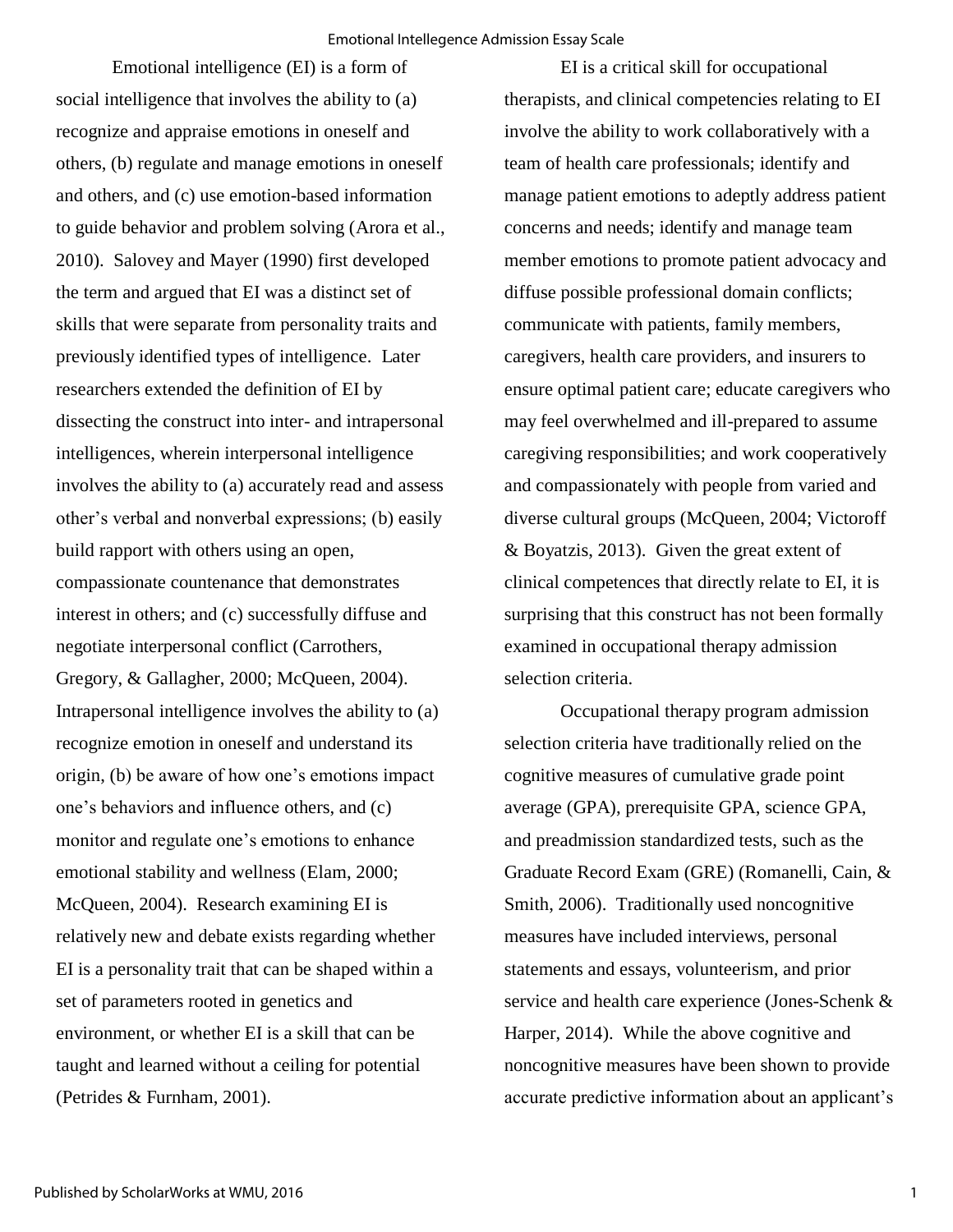academic performance in graduate school (Carr, 2009), they do not provide information about an applicant's potential clinical performance and professional behaviors in the academic program and fieldwork experiences. Given the large number of occupational therapy clinical competencies that relate to EI, it seems prudent to have an admission criterion that measures an applicant's EI and can identify students who have both the academic skill and EI needed to succeed in an occupational therapy program and career. The need for an EI measure in the admission selection process has been elevated by the growing number of occupational therapy school applications in the last decades (American Occupational Therapy Association [AOTA], 2014); the inflation of academic grades at the college and university level, which lessens the rigor of GPA as a reliable assessment measure (Jewell, McPherson, & Tieslau, 2013); and the generational difference in students applying to health care programs, as the students may have values and professional behaviors that are incongruent with health care professions and which may be qualitatively different from applicants of past decades (Romanelli et al., 2006). The *U.S. News and World Report* (2015) ranked occupational therapy ninth among the best health care jobs. Further, applications to occupational therapy schools have more than doubled in the last decade (AOTA, 2014). Applicants who may not have the propensity for a health career, but who are attracted to the job security and higher salaries that health careers provide, have increasingly applied to health care

schools in the last decade (Buerhaus, Auerbach, & Staiger, 2009). It has been the authors' experiences that some students have professional behavioral problems related to EI throughout the academic and fieldwork curricula. In the Occupational Therapy Program at Columbia University Medical Center (CUMC), we receive a high amount of applications but are only able to admit 10% of our applicant pool. Our desire to identify students with higher levels of EI—and flag students who may not be adequately suited for an occupational therapy career—underpins our effort to develop an EI admission assessment that can be used adjunctly with traditional cognitive and noncognitive measures. Occupational therapy programs that identify students with limited EI may prefer to help students develop EI in the occupational therapy curriculum.

Other health care professions have begun to recognize the value of using EI measures in the admission selection process. Much of the literature addressing the EI of health care student applicants has been generated by the professions of medicine, nursing, dentistry, and pharmacy (Arora et al., 2010; Lyon, Trotter, Holt, Powell, & Roe 2013; Romanelli et al., 2006; Victoroff & Boyatzis, 2013). These studies have found that students with high levels of EI as measured on standardized assessments demonstrate higher levels of clinical performance (Codier, Kofoed, & Peters, 2015; Hannah, Lim, & Ayers, 2009; Rankin, 2013), are more highly rated by clinical supervisors and patients (Arora et al., 2010; Hannah et al., 2009;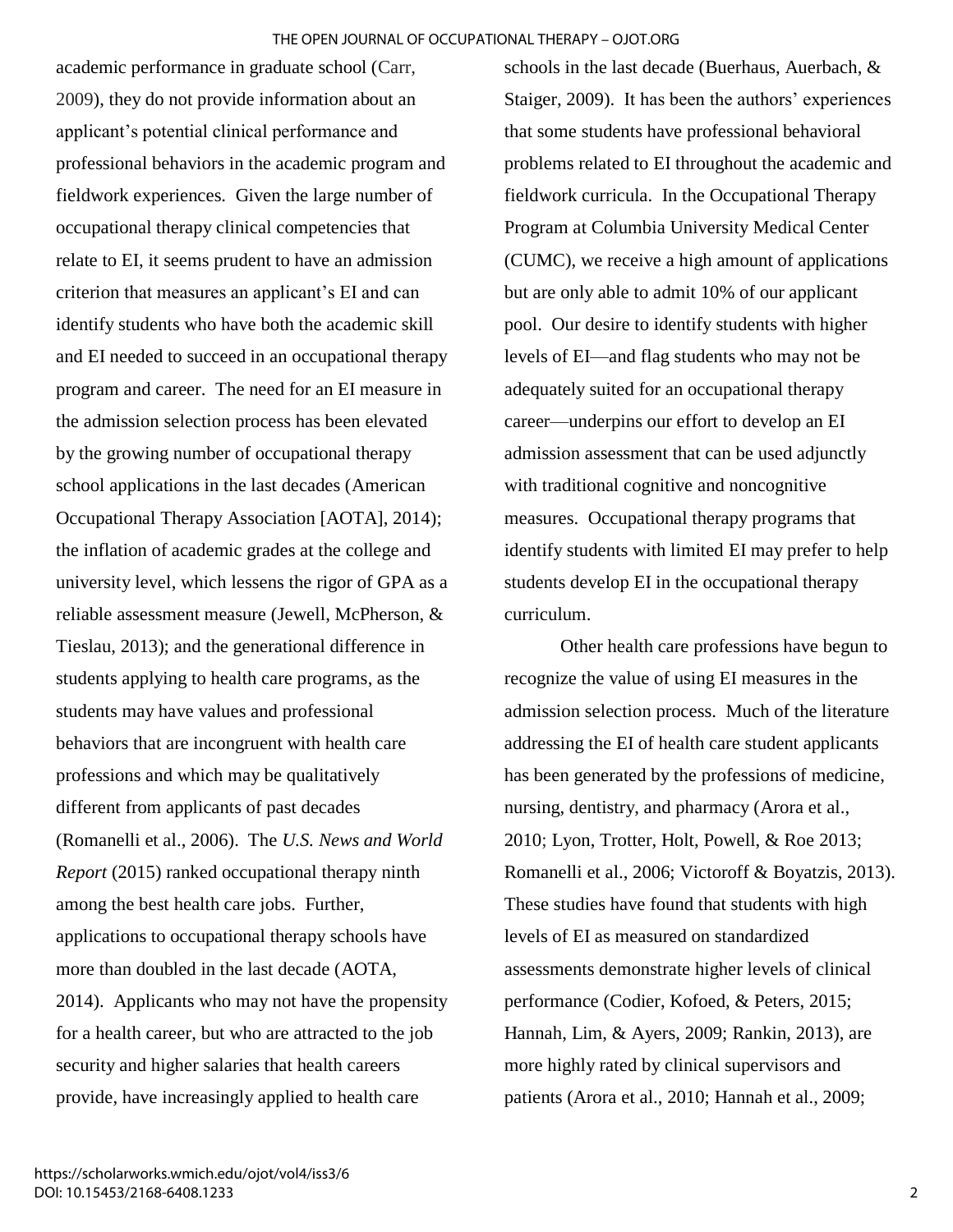Rankin, 2013; Victoroff & Boyatzis, 2013), are more likely to complete their professional health care education programs (Jones-Schenk & Harper, 2014; Rankin, 2013), and are better able to work collaboratively on treatment teams as assessed by supervisors (Arora et al., 2010; Victoroff & Boyatzis, 2013). Most of the EI measures used in these studies were administered to students already matriculated in health care programs, and all of the authors supported the need for the incorporation of EI measures administered during the admission process.

Although the need for and value of EI measures used during the admission selection process of health care programs is clear, the most practical and reliable type of EI measure is of debate. The most commonly available form of EI measure is a paper and pencil or computergenerated test (Arora et al., 2010). Such assessments either (a) pose scenarios and ask respondents to identify the most emotionally intelligent answer through a multiple choice format or (b) are self-report measures that ask respondents to identify to what extent they identify with a specific skill (e.g., "I am able to read other's facial expressions to determine their mood.") (Fiori & Antonakis, 2011). Another form of EI assessment that is gaining interest among health care programs is the structured interview, in which a specific set of questions is asked of all applicants (Latif, 2004; Levashina, Hartwell, Morgeson, & Campion, 2014; Pau et al., 2013). In the structured interview, applicants may be consecutively interviewed by

several interviewers who are all trained in interview administration and have established interrater reliability in the use of a standardized EI rating scale. While the use of face-to-face structured interviews and standardized paper and pencil or computer-generated tests are often reliable and valid, they can be costly and labor intensive. Most EI measures with established reliability and validity are expensive and an administration fee is charged per student. Structured interviewing is time and labor intensive and requires the training of interviewers in both administration and assessment.

In response to the need to incorporate a practical and reliable EI measure into the admission selection process, the faculty in the Occupational Therapy Program at CUMC have developed an essay question and rating scale—the EI Admission Essay Scale—which may have the ability to provide information about an applicant's EI. The essay question asks applicants to describe:

> 1. A conflict situation in a work, school, or personal event.

2. How the applicant knowingly or unknowingly contributed to the conflict.

3. How he or she attempted to resolve the conflict based on the ability to use emotionbased information to guide problem solving.

The instrument used to assess the applicant's essay is a 5-item, 4-point Likert scale with a range from 0 (*no evidence*) to 3 (*strong evidence*). The purpose of the present study was to develop the pilot version of the EI Admission Essay Scale, and to establish content and convergent validity, interrater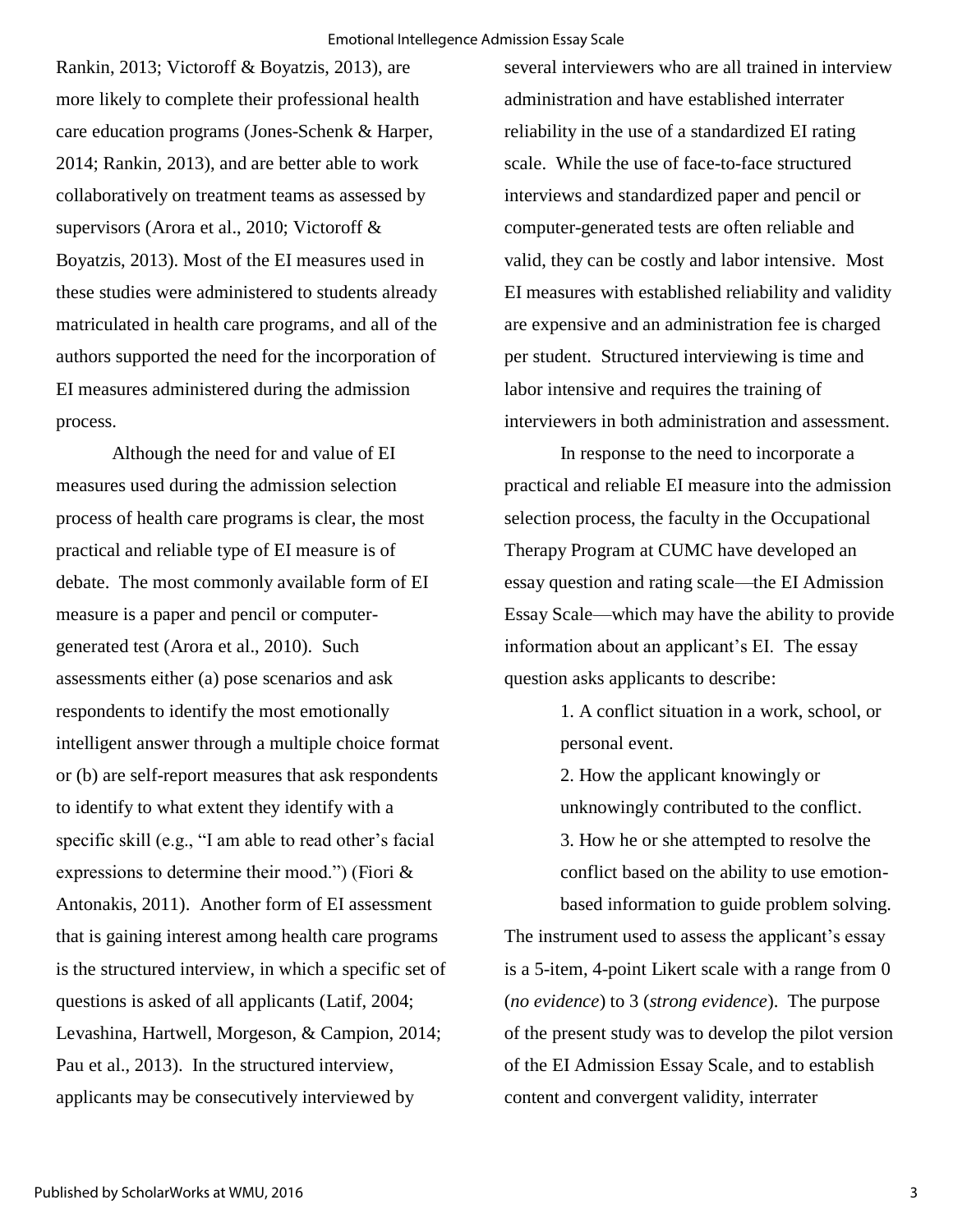reliability, and internal consistency. We also hoped to determine whether the scale is able to discriminate between students who have professional behavior problems in the academic and fieldwork setting and students who do not. The research questions were:

> 1. Can an admission essay question and rating scale be developed to provide information about an applicant's EI? 2. Using a panel of three experts in EI research, what is the content validity of the EI Admission Essay Scale? 3. Does the EI Admission Essay Scale have convergent validity with the Assessing Emotions Scale (Schutte, Malouff, & Bhullar, 2009; Schutte et al., 1998)? 4. Can interrater reliability be established for the EI Admission Essay Scale using trained occupational therapy faculty raters? 5. What is the internal consistency of the EI Admission Essay Scale using data from first-year students in the CUMC Occupational Therapy Program? 6. Can the EI Admission Essay Scale discriminate between students who have professional behavior problems in the academic and/or fieldwork setting and students who do not?

## **Method**

## **Research Design**

This study described the development of a pilot assessment intended to measure EI in occupational therapy program applicants.

Psychometric properties of the pilot instrument that were established included content and convergent validity, interrater reliability, and internal consistency, as described below. We also examined whether the EI Admission Essay Scale could discriminate between students with and without professional behavior problems. The CUMC IRB approved this study and all of the participants provided consent.

#### **Phase 1: Content Validity**

**Participants.** To establish content validity of the EI Admission Essay Scale we assembled a panel of three professionals with expertise in EI research and literature. One expert was a physician educator who developed and implemented admission interview procedures for medical school applicants to ascertain information about EI. A second expert was a director of student wellness at a large, urban, northeastern university and specialized in EI. A third expert was a professor in the Center for Educational Research and Evaluation at CUMC and taught coursework in EI.

**Procedures.** To develop the essay question and rating scale, the authors completed a literature review of EI research and divided the construct into its component parts of intra- and interpersonal intelligence. Since successful conflict negotiation is a key determinant of higher levels of EI (McQueen, 2004; Victoroff & Boyatzis, 2013), we developed a question in which applicants were asked to describe a conflict situation that occurred in a work, school, or personal situation. To gain insight into the applicant's awareness of ways in which his or her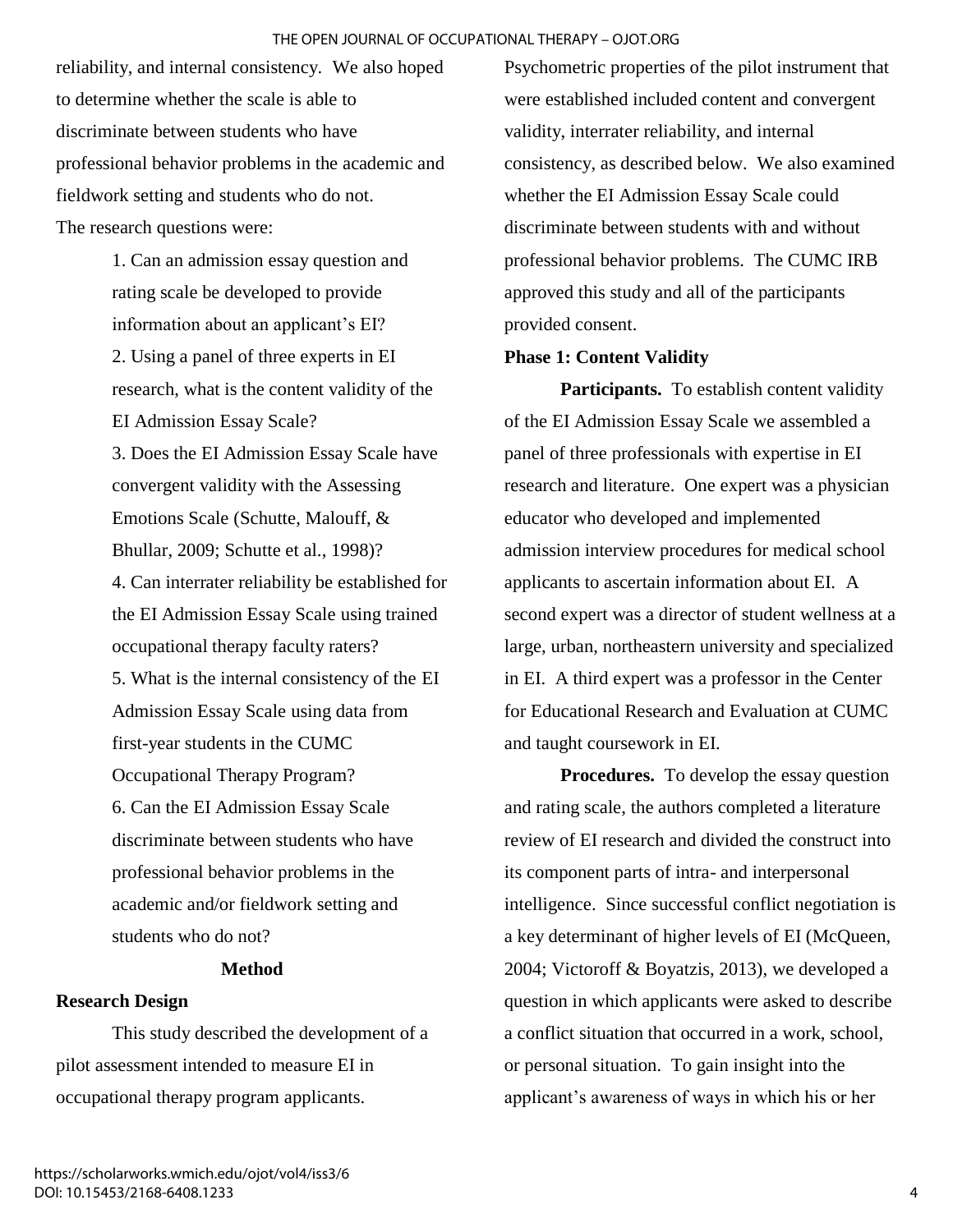behavior and emotions impacted others (intrapersonal intelligence), applicants were asked to describe how they may have knowingly or unknowingly contributed to the conflict. To gain information about the applicant's ability to consider others' emotions and work collaboratively (interpersonal intelligence), we then asked applicants to describe their attempts at conflict resolution. Applicants were asked to address this question in 750 words. The question read as follows: "Describe a conflict that existed in a class, job, or life event in which you were a participant. How did you contribute wittingly or unwittingly to this conflict? How was the conflict handled by all involved parties?"

To develop a rating scale that could evaluate the EI content of the essay, we returned to our list of component parts of EI and formulated five scale items that addressed both intra- and interpersonal intelligence, as described below. The scale items more heavily focus on interpersonal skills since such skills underlie a majority of clinical professional behaviors (McQueen, 2004; Victoroff & Boyatzis, 2013).

> 1. The applicant was able to place self in others' shoes to understand others' experiences, emotions, and perspectives in a conflict situation. (interpersonal intelligence)

> 2. The applicant was able to understand how one's own actions contributed to a conflict. (intrapersonal intelligence)

3. The applicant attempted to understand the conflict situation without blaming others for the conflict. (interpersonal intelligence) 4. The applicant attempted to create a resolution that benefitted all parties of a conflict to an extent possible. (interpersonal intelligence)

5. The applicant was able to cooperate equally with others in a conflict situation to problem solve and form a resolution to the conflict (i.e., did not monopolize problem solving or present oneself as hero). (interpersonal intelligence)

**Data collection.** The expert raters were then provided with the essay question, a list of scale items, and a rating scale form and were asked to complete and return the rating form via email. The experts did not consult with one another or have access to each other's scores.

**Data analysis.** We then completed a content validity ratio (CVR) (Lawshe, 1975) by asking the three experts to determine whether each scale item was congruent with the construct of EI. The experts rated each scale item using a 3-point scale where  $0 = not essential$ ,  $1 = useful$ , and  $2 =$ *essential*. The CVR for each item was calculated using a formula (see Figure 1) where ne is the number of experts who rated the item as essential and N is the total number of experts.

$$
CVR = \frac{ne - N/2}{N/2}
$$

*Figure 1*. Content validity ratio.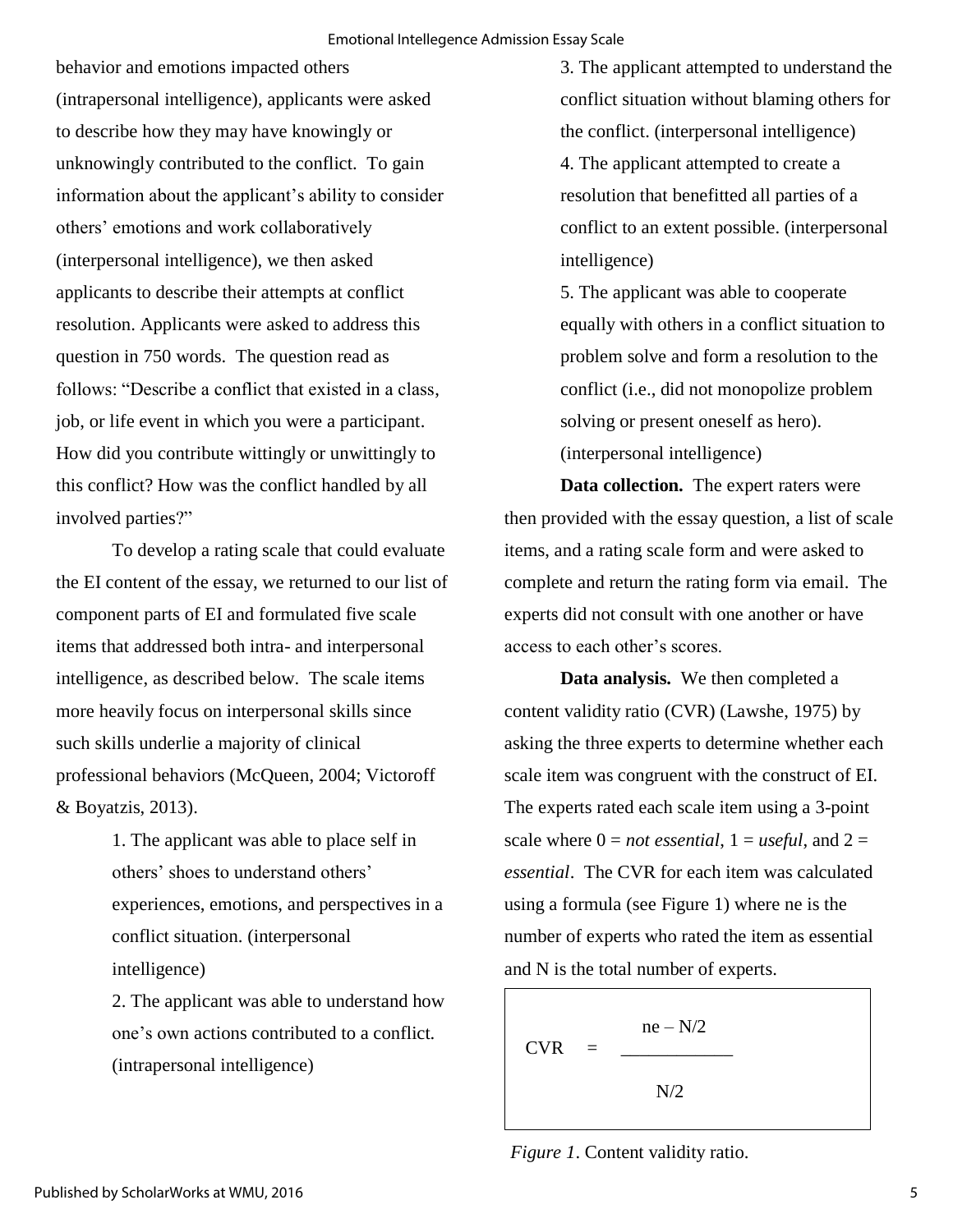A content validity index (CVI), the score for the entire instrument, was then calculated by determining the mean for all retained items (Lawshe suggested that items receiving a 0 be discarded). Using a CVI, items require a .83 level of endorsement to establish content validity (DeVon et al., 2007); however, if four or fewer raters are used, the CVR for each item must be 1 to demonstrate content validity.

After establishing content validity for the five scale items, we developed a 4-point rating scale for all of the items where  $0 = no$  *evidence*,  $1 =$ *minimal evidence*, 2 = *moderate evidence*, and 3 = *strong evidence*. Possible total scores range from 0 to 15 with higher scores indicating higher EI.

**Results.** All three of the experts rated each of the five essay scale items as essential (2.0), which resulted in a CVR of 1.0 for each item and a CVI of 1.0 for the entire scale. As a result, this pilot version of the scale was determined to have high content validity with the construct of EI.

## **Phase 2: Convergent Validity**

**Participants.** To enroll in this study, participants had to be matriculated first- or secondyear students in the CUMC Occupational Therapy Program who completed the EI Admission Essay Scale as part of their application process. Participation was voluntary and the students could choose not to participate. The students were recruited through an email invitation with an embedded link to an online version of the Assessing Emotions Scale (Schutte et al., 1998, 2009). We retrospectively collected the admission essay

questions of applicants enrolled as current first- and second-year students.

**Procedures.** To establish convergent validity, we correlated EI Admission Essay Scale scores of 40 first- and second-year students with their scores on the Assessing Emotions Scale (Schutte et al., 1998, 2009). The Assessing Emotions Scale is a self-report measure of EI based on Salovey and Mayer's (1990) original model of EI (Mayer & Salovey, 1993). The scale has 33 items, uses a 5-point scale (1 = *strongly disagree*, 2 = *somewhat disagree*, 3 = *neither agree nor disagree*, 4 = *somewhat agree*, 5 = *strongly agree*), and requires approximately 5 min to complete. Total scores range from 33 to 165, with higher scores indicating higher levels of EI. Internal consistency of the scale was reported to be high with a Cronbach's alpha of .90 (Schutte et al., 1998, 2009). Schutte also reported that test-retest reliability was moderately high ( $r = .78$ ,  $p < .05$ ). Convergent validity with the Emotional Quotient Inventory (Bar-On, 1997) was found to be moderate (*r* = .43, *p* < .05) (Schutte et al., 1998, 2009).

**Data collection.** Both the first- and secondyear participating students completed the Assessing Emotions Scale during the same 1-month period; however, the first-year students completed the scale in the first semester of their academic program, while the second-year students completed the scale in the third semester of their academic program. To determine that length in the academic program did not influence student EI scores, we analyzed whether a statistically significant difference existed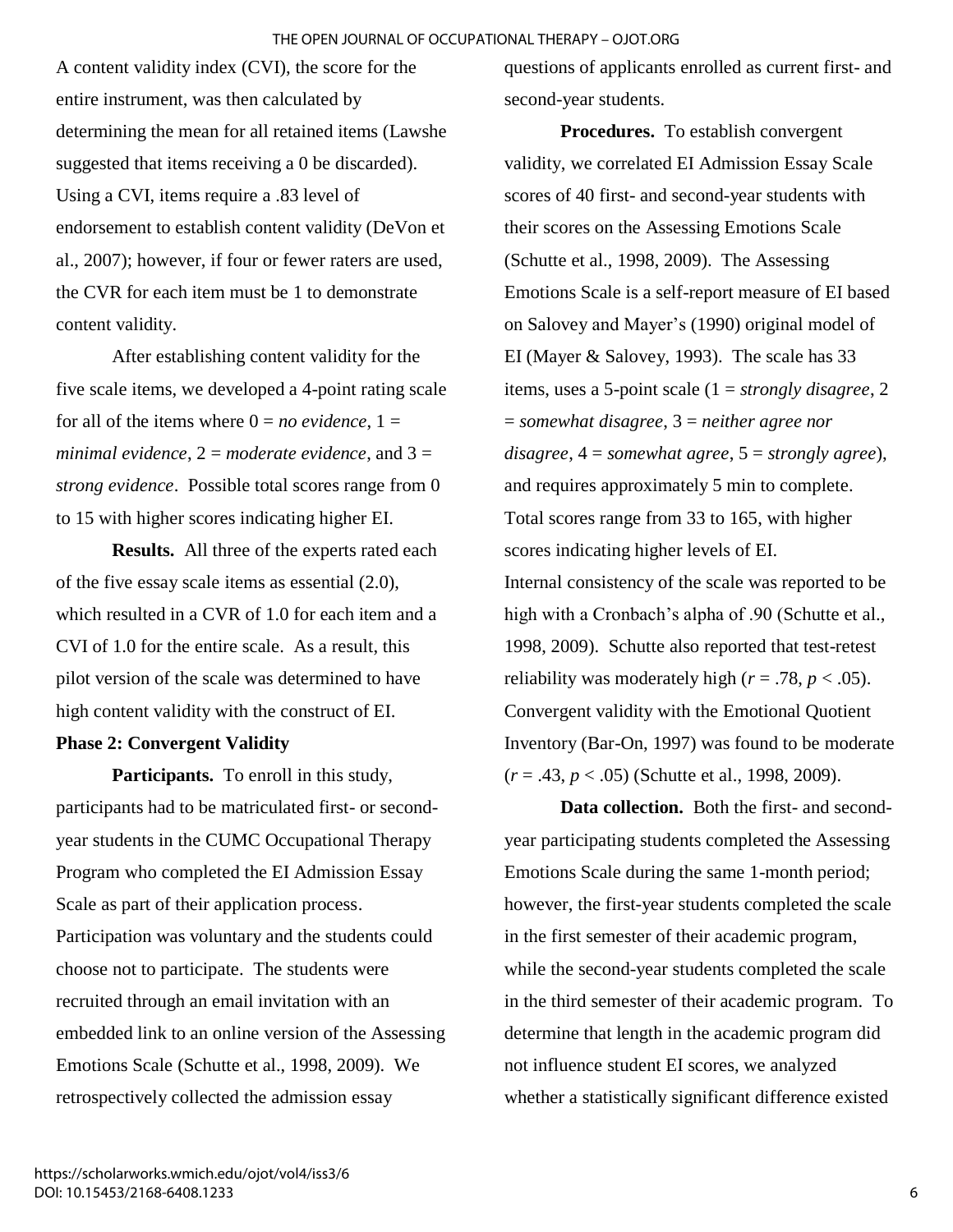between first- and second-year student scores on both the EI Admission Essay Scale and the Assessing Emotions Scale.

An admissions coordinator retrieved the essay questions, which the students had completed as part of the application process, from the students' files and coded and masked them. The students completed the Assessing Emotions Scale anonymously using their university ID numbers as codes. The admissions coordinator maintained the master list linking codes to student names on a password protected and encrypted computer.

Both of the authors rated all 40 student EI Admission Essay Scales, first separately and then together to establish consensus when disagreement occurred. All of the essays were masked and the authors were blinded to each other's initial scores. Interrater reliability between both of the authors was found to be high for separate, blinded ratings  $$ 

**Data analysis.** Data were entered into SPSS version 21 and level of significance was set at .05. To determine if EI Admission Essay Scale scores correlated with scores of the Assessing Emotions Scale, a Spearman rho correlation coefficient was used (Portney & Watkins, 2013).

**Results.** The data from 27 first-year and 13 second-year students ( $N = 40$ ; male = 7, female = 33; White = 31, Asian = 5, African American = 2, Native American = 1, Hispanic = 1) were used to establish convergent validity between the EI Admission Essay Scale and the Assessing Emotions Scale. Convergent validity between these two

scales was found to be moderate at  $r = .46$ ,  $p < .02$ . Because the first- and second-year students completed the Assessing Emotions Scale at different times in their curricula, we used a Mann Whitney U test to examine whether the first- and second-year students differed in their EI levels (Portney & Watkins, 2013). A difference found may have been attributed to the year in program; however, no statistically significant difference was found between the first- and second-year students on both their EI Admission Essay Scale scores and the Assessing Emotions Scale scores.

## **Phase 3: Interrater Reliability**

**Participants.** To establish interrater reliability of the EI Admission Essay Scale, two faculty members of the CUMC Occupational Therapy Program volunteered to serve as raters. These faculty members responded to an email invitation sent by the first author to all 10 full-time faculty members of the CUMC Occupational Therapy Program.

Procedures. The two faculty members received one hour of training in EI Admission Essay Scale rating procedures. The first author provided the training. After training, the raters were asked to separately rate three masked essays randomly selected from the total pool of 54 essays submitted by the first-year class; the authors randomly selected the essays using a table of random numbers.

**Data collection.** The raters' scores for the three essays were completed separately and submitted by email one day after their training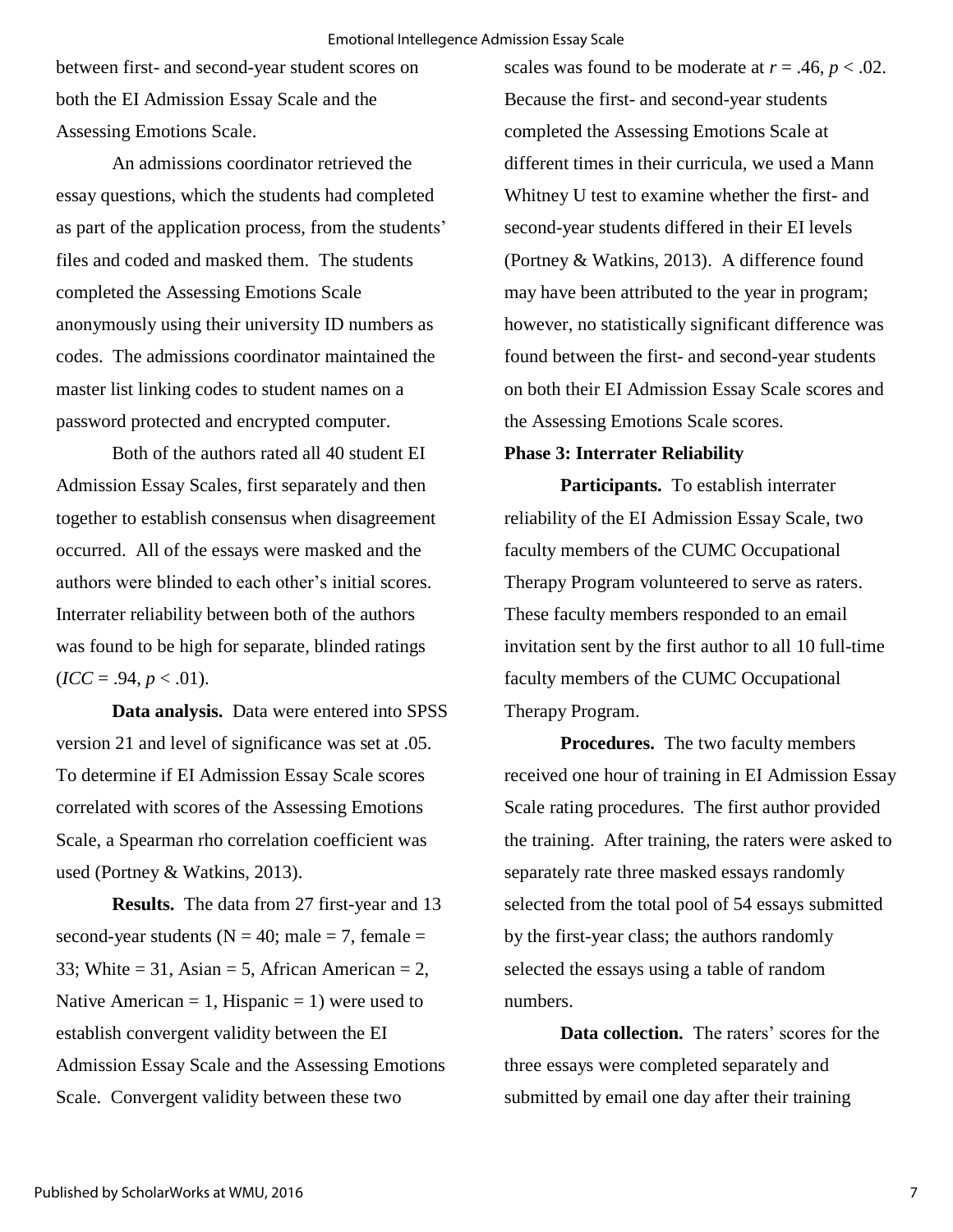period. The raters were blinded to each other's scores.

**Data analysis.** Data were entered into SPSS version 21 and level of significance was set at .05. An intraclass correlation coefficient was used to determine interrater reliability between the two trained raters (Portney & Watkins, 2013).

**Results.** Interrater reliability was found to be high (*ICC* = .91,  $p < .000$ ).

## **Phase 4: Internal Consistency**

**Participants.** To determine the internal consistency of the EI Admission Essay Scale, we used the retrospectively collected admission essays of the 54 applicants admitted as current first-year students (male = 10, female = 44; White = 44, Asian  $=$  4, African American  $=$  4, two or more races  $= 2$ ).

**Procedures.** The admissions coordinator retrieved, masked, and coded the essays of the 54 matriculated first-year students. The authors had already rated all of the essays during the procedures used to establish convergent validity. As stated above, both of the authors rated the essays, first separately while blinded to each other's scores, and then together to address the existence of differences until they reached consensus. Achieving consensus was important to create one score for each essay item so that internal consistency could be determined. Interrater reliability between both of the authors for blinded rating was high (*ICC* = .94, *p* < .01). After both authors rated the essays of all 54 first-year students and one score was established for each item (for all essays), the item scores for all

essays were compared to determine internal consistency.

**Data collection.** The students completed the EI essays approximately 6 to 8 months earlier as part of their admissions application. This data set was retrospectively collected for this study by the admissions coordinator. The essays were masked and the authors were blinded to each other' scores in the initial phase of rating.

**Data analysis.** Data were entered into SPSS version 21 and level of significance was set at .05. To determine if a correlation existed between scale items, a Cronbach's alpha correlation coefficient was used (Portney & Watkins, 2013).

**Results.** Internal consistency was found to be high with a Cronbach's alpha of .95.

# **Phase 5: Discrimination between Problematic and Nonproblematic Students**

**Participants.** Data were the retrospectively collected admission essays of 54 admitted first-year students.

**Procedures.** One objective of this study was to determine if the EI Admission Essay Scale could discriminate between students who demonstrated professional behavior problems in the academic and fieldwork environments and those who did not. We decided not to determine if EI Admission Essay Scale scores correlated with student scores on the American Occupational Therapy Association (AOTA) Fieldwork Evaluation (AOTA, 2002) because the raters of the AOTA assessment had not attained interrater reliability with each other. Instead, we first identified those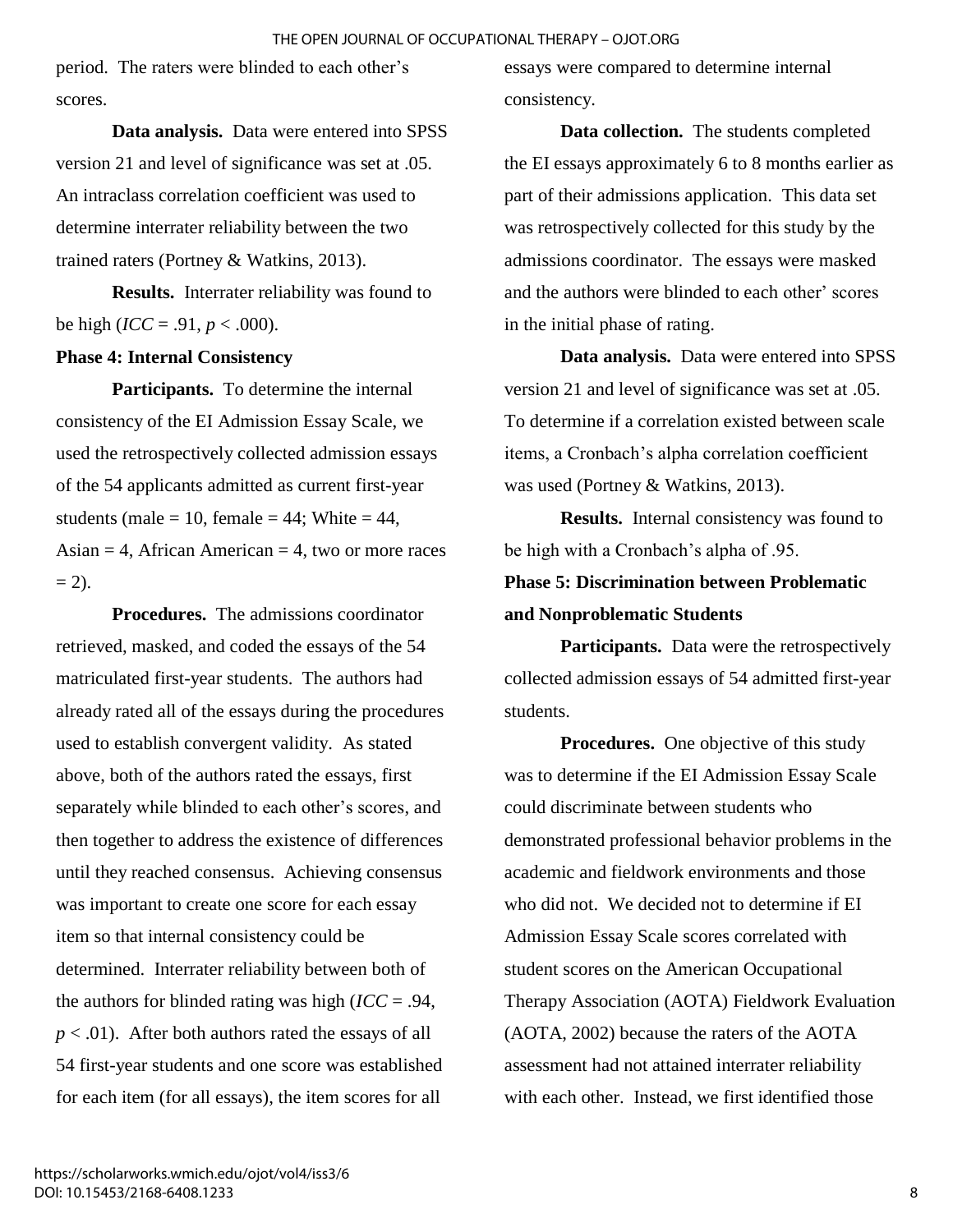students who demonstrated problematic professional behaviors in the academic and fieldwork environments and then determined if a statistically significant difference existed between their EI Admission Essay Scale scores and the scores of students who did not demonstrate professional behavior problems. The students who were identified as having problematic professional behaviors in the academic setting had received professional development forms and counseling from advisors. The students identified as exhibiting problematic professional behaviors in the fieldwork setting (Level I or II) had received behavioral contracts or had been withdrawn from or failed fieldwork.

**Data collection.** Data used to determine whether EI Admission Essay Scale scores could discriminate between problematic and nonproblematic students were the (a) student EI Admission Essay Scale scores, (b) student records of professional development forms (indicating that an academic advisor counseled the student as a result of problematic professional behaviors), and (c) documentation of fieldwork behavioral contracts or withdrawal/failure. Examining whether the EI Admission Essay Scale could discriminate between students with and without professional behavior problems required that we unmask and link essays with academic and fieldwork performance information. For this reason, we completed this step as a final study activity to avoid biasing the procedures used to establish convergent validity, interrater reliability, and internal consistency.

**Data analysis.** To determine if the EI Admission Essay Scale could discriminate between students who experienced professional behavior problems and those who did not, we used a Mann Whitney U test (Portney & Watkins, 2013).

**Results.** Five students demonstrated problematic professional behavior in the academic and fieldwork settings during the first-year curriculum. A Mann Whitney U test showed no statistically significant difference between the EI Admission Essay Scale scores of these five students and the remaining 49 of the first-year class. Despite a lack of statistical significance, however, it is interesting to note that these five students all obtained scores of 0 on their EI Admission Essay Scales, indicating the lowest possible score. Other students, however, also obtained scores of 0 because they either failed to answer the question or showed no evidence of EI in their essays. When examining the 54 essays as a whole we found that only 18 (33.33%) answered the question and wrote about an experience of interpersonal conflict. Sixteen (29.62%) misinterpreted the question and wrote about an internal conflict that did not involve the ability to interpret and address others' emotions. Twenty (37.03%) did not answer the question and wrote about their background, achievements, and career goals (see Table 1). Because of the large number of students who did not adequately answer the question and received a low score or a score of 0, it was difficult to statistically discriminate between students who possessed professional behavior problems and those who did not.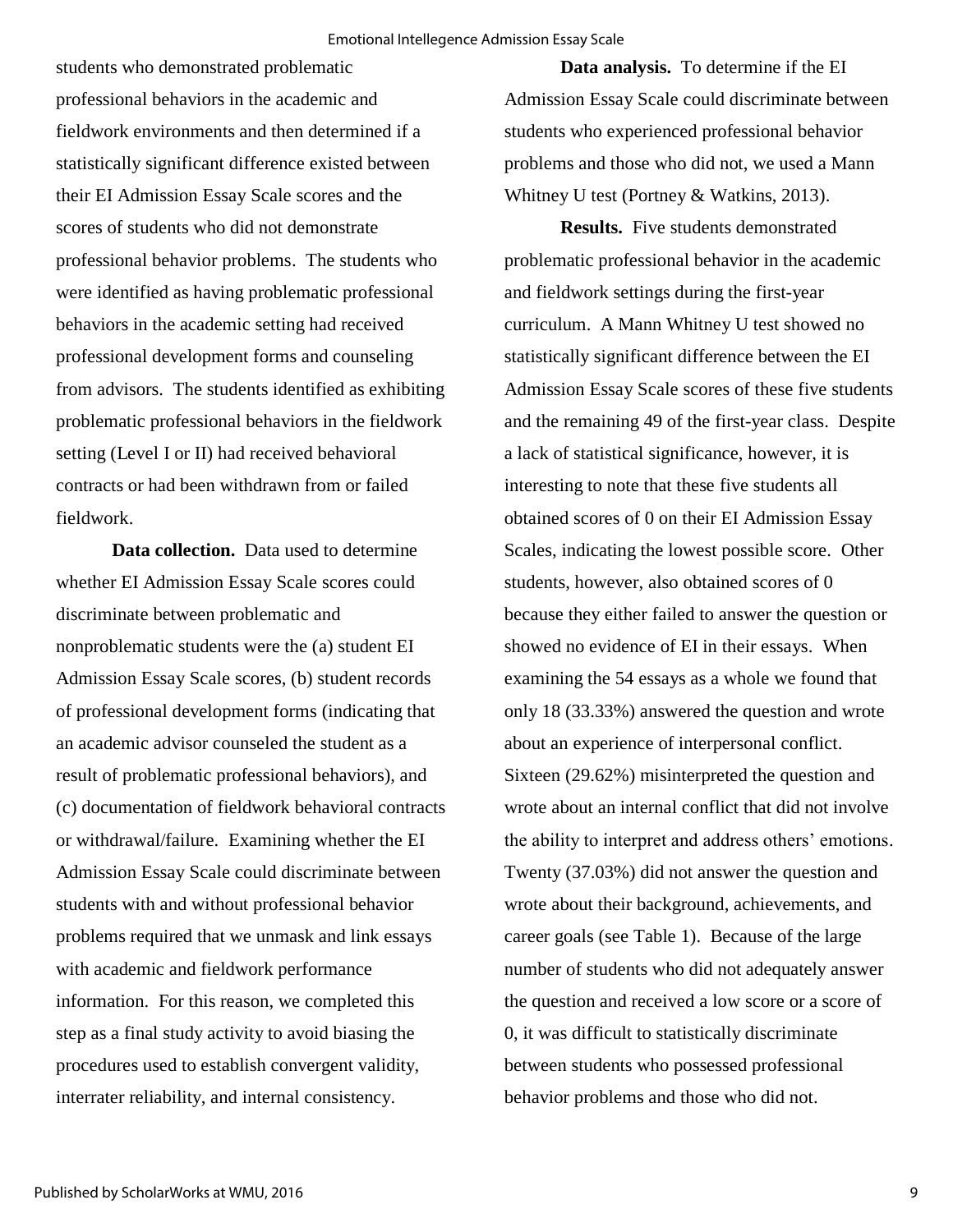## **Table 1**

|  | Distribution of EI Admission Essay Scale Scores |  |  |
|--|-------------------------------------------------|--|--|
|  |                                                 |  |  |

|                | Participant EI Admission Essay Scale Score |                                                                                                                                                                                                                                                                |                                                                                                                                                                                                          |                                                      |  |  |
|----------------|--------------------------------------------|----------------------------------------------------------------------------------------------------------------------------------------------------------------------------------------------------------------------------------------------------------------|----------------------------------------------------------------------------------------------------------------------------------------------------------------------------------------------------------|------------------------------------------------------|--|--|
| 1              | $14*$                                      | 41                                                                                                                                                                                                                                                             |                                                                                                                                                                                                          | $0***$                                               |  |  |
| $\overline{c}$ | $13*$                                      | 42                                                                                                                                                                                                                                                             |                                                                                                                                                                                                          | $0***$                                               |  |  |
| 3              | $13*$                                      | 43                                                                                                                                                                                                                                                             |                                                                                                                                                                                                          | $0***$                                               |  |  |
| 4              | $12*$                                      | 44                                                                                                                                                                                                                                                             |                                                                                                                                                                                                          | $0***$                                               |  |  |
| 5              | $11*$                                      | 45                                                                                                                                                                                                                                                             |                                                                                                                                                                                                          | $0***$                                               |  |  |
| 6              | $11*$                                      | 46                                                                                                                                                                                                                                                             |                                                                                                                                                                                                          | $0***$                                               |  |  |
| 7              | $10*$                                      | 47                                                                                                                                                                                                                                                             |                                                                                                                                                                                                          | $0***$                                               |  |  |
| 8              | $10*$                                      | 48                                                                                                                                                                                                                                                             |                                                                                                                                                                                                          | $0***$                                               |  |  |
| 9              | 9*                                         | 49                                                                                                                                                                                                                                                             |                                                                                                                                                                                                          | $0***$                                               |  |  |
| 10             | $7*$                                       | 50                                                                                                                                                                                                                                                             |                                                                                                                                                                                                          | $0***$                                               |  |  |
| 11             | $6*$                                       | 51                                                                                                                                                                                                                                                             |                                                                                                                                                                                                          | $0***$                                               |  |  |
| 12             | $6*$                                       | 52                                                                                                                                                                                                                                                             |                                                                                                                                                                                                          | $0***$                                               |  |  |
| 13             | $3*$                                       | 53                                                                                                                                                                                                                                                             |                                                                                                                                                                                                          | $0***$                                               |  |  |
| 14             | $3*$                                       | 54                                                                                                                                                                                                                                                             |                                                                                                                                                                                                          | $0***$                                               |  |  |
| 15             | $2*$                                       |                                                                                                                                                                                                                                                                | <i>Note:</i> *Indicates scores of applicants ( $n = 18$ , 33.33%) who<br>answered the question and wrote about an experience of<br>interpersonal conflict. **Indicates scores of applicants ( $n = 16$ , |                                                      |  |  |
| 16             | $2*$                                       |                                                                                                                                                                                                                                                                |                                                                                                                                                                                                          |                                                      |  |  |
| 17             | $2*$                                       | 29.62%) who misinterpreted the question and wrote about an                                                                                                                                                                                                     |                                                                                                                                                                                                          |                                                      |  |  |
| 18             | $2*$                                       | internal conflict that did not involve the ability to interpret and<br>address others' emotions. *** Indicates scores of applicants (n<br>$=$ 20, 37.03%) who did not answer the question and wrote<br>about their background, achievements, and career goals. |                                                                                                                                                                                                          |                                                      |  |  |
| 19             | $2**$<br>$2**$                             |                                                                                                                                                                                                                                                                |                                                                                                                                                                                                          |                                                      |  |  |
| 20<br>21       | $2**$                                      |                                                                                                                                                                                                                                                                |                                                                                                                                                                                                          |                                                      |  |  |
| 22             | $1**$                                      |                                                                                                                                                                                                                                                                |                                                                                                                                                                                                          |                                                      |  |  |
| 23             | $1**$                                      |                                                                                                                                                                                                                                                                |                                                                                                                                                                                                          |                                                      |  |  |
| 24             | $1***$                                     | <b>Discussion</b>                                                                                                                                                                                                                                              |                                                                                                                                                                                                          |                                                      |  |  |
| 25             | $1***$                                     | This study aimed to determine if an                                                                                                                                                                                                                            |                                                                                                                                                                                                          |                                                      |  |  |
| 26             | $1**$                                      |                                                                                                                                                                                                                                                                |                                                                                                                                                                                                          |                                                      |  |  |
| 27             | $1***$                                     | admission essay scale could be developed that could                                                                                                                                                                                                            |                                                                                                                                                                                                          |                                                      |  |  |
| 28             | $1**$                                      | capture information about an applicant's EI. The                                                                                                                                                                                                               |                                                                                                                                                                                                          |                                                      |  |  |
| 29             | $1**$                                      | study also sought to establish the psychometric                                                                                                                                                                                                                |                                                                                                                                                                                                          |                                                      |  |  |
| 30             | $1**$                                      |                                                                                                                                                                                                                                                                |                                                                                                                                                                                                          | properties of content validity, convergent validity, |  |  |
| 31             | $0**$                                      |                                                                                                                                                                                                                                                                |                                                                                                                                                                                                          |                                                      |  |  |
| 32             | $0**$                                      |                                                                                                                                                                                                                                                                |                                                                                                                                                                                                          | interrater reliability, and internal consistency for |  |  |
| 33             | $0**$                                      |                                                                                                                                                                                                                                                                |                                                                                                                                                                                                          | this pilot version of the EI Admission Essay Scale.  |  |  |
| 34             | $0**$                                      |                                                                                                                                                                                                                                                                |                                                                                                                                                                                                          | Because high content validity was established with   |  |  |
| 35             | $0***$                                     |                                                                                                                                                                                                                                                                |                                                                                                                                                                                                          | a panel of experts and moderate convergent validity  |  |  |
| 36             | $0***$                                     |                                                                                                                                                                                                                                                                |                                                                                                                                                                                                          |                                                      |  |  |
| 37             | $0***$                                     |                                                                                                                                                                                                                                                                |                                                                                                                                                                                                          | was found between the EI Admission Essay Scale       |  |  |
| 38             | $0***$                                     |                                                                                                                                                                                                                                                                |                                                                                                                                                                                                          | and the Assessing Emotions Scale, we suggest that    |  |  |
| 39             | $0***$                                     |                                                                                                                                                                                                                                                                |                                                                                                                                                                                                          |                                                      |  |  |
| 40             | $0***$                                     |                                                                                                                                                                                                                                                                |                                                                                                                                                                                                          |                                                      |  |  |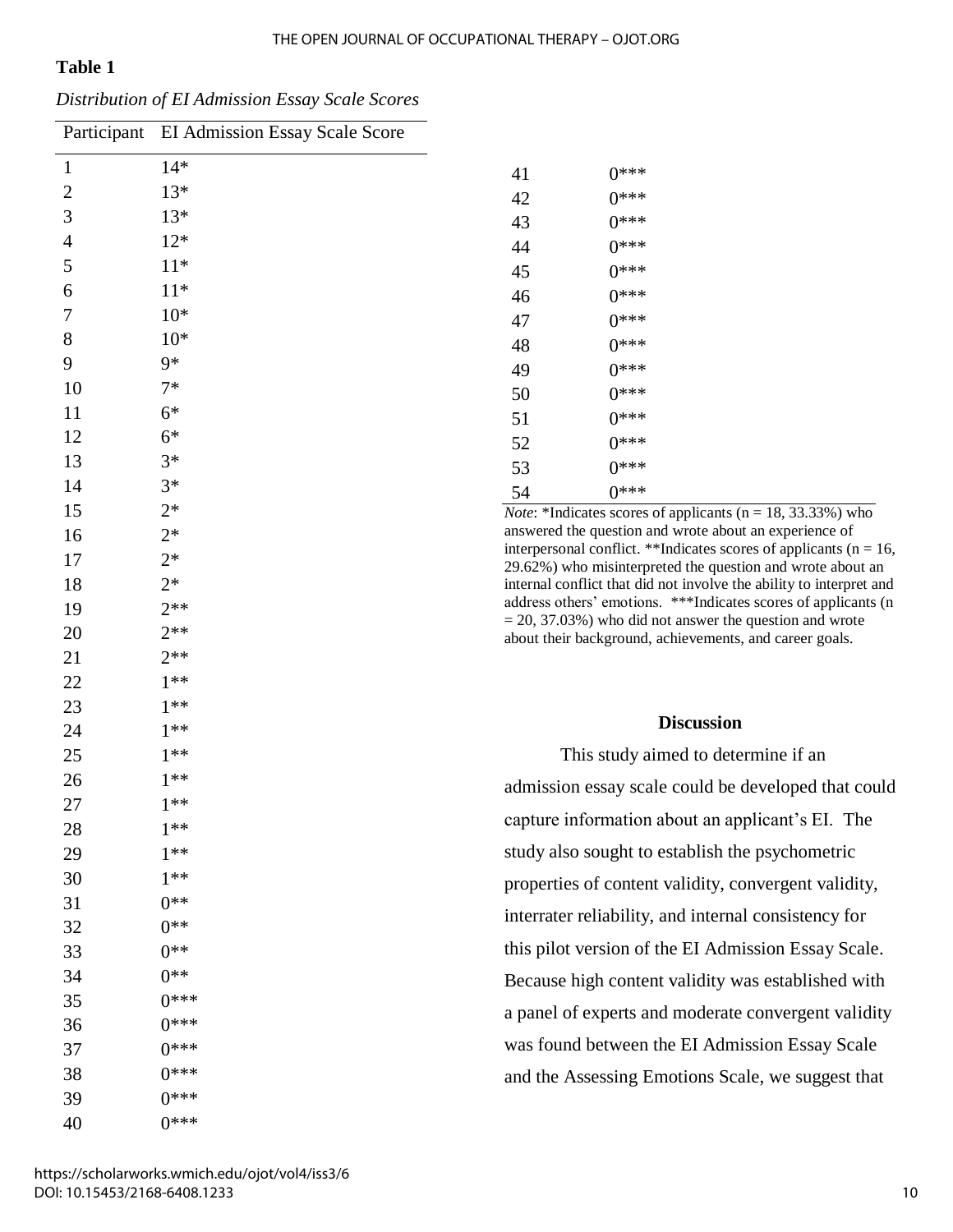the EI Admission Essay Scale can yield information about an applicant's EI.

Although we hoped that the EI Admission Essay Scale could discriminate between students with and without professional behavior problems, we found that this version of the essay question was not able to do so, primarily because a large number of student applicants misinterpreted the question and wrote about an internal conflict rather than an interpersonal one. Although student essays addressing internal conflicts did provide some

information about EI, the essay content failed to address information about interpersonal intelligence. We realize that our question must be rewritten to provide clearer instructions about required essay content, particularly addressing interpersonal conflict (see Figure 2). Once the question is rewritten, we believe that the essay will have greater potential to yield information about EI and possibly predictive validity with classroom and fieldwork professional behaviors.

Describe an interpersonal conflict in which you were involved during the past year or two. An interpersonal conflict is a situation in which you and others experienced discord and disagreement with each other due to differences in perceptions and opinions related to the conflict area. The conflict could be one that occurred in school, work, family life, or recreation. The conflict should not be an internal conflict that you alone experienced.

Please address the following:

- a. Describe the conflict and how it came to occur.
- b. Describe individual emotions, needs, and desires each person had regarding the conflict and its outcome (including your own).
- c. Describe how you knowingly or unknowingly contributed to the conflict.
- d. Describe whether a resolution was achieved and how the resolution was generated.
- e. Describe the conflict outcome.

*Figure 2*. Revised essay question with emphasis on the description and resolution of an interpersonal conflict that the applicant experienced with other people.

The high level of interrater reliability, internal consistency, and content validity established for this pilot version suggest that the scale items are easily measured and address the construct of EI. Further refinement of the actual question has the potential to produce an admission selection measure that can help occupational therapy programs more effectively identify students with higher levels of EI.

Although we did not examine the use of the question and scale as an interview procedure, there may be potential for the instrument to be used in this way. There is some evidence that interview procedures are able to capture applicant EI more effectively than written essays due to the interviewer's ability to redirect applicants when they do not answer the question (Latif, 2004; Levashina et al., 2014; Pau et al., 2013). In our study, we found that approximately one-third of the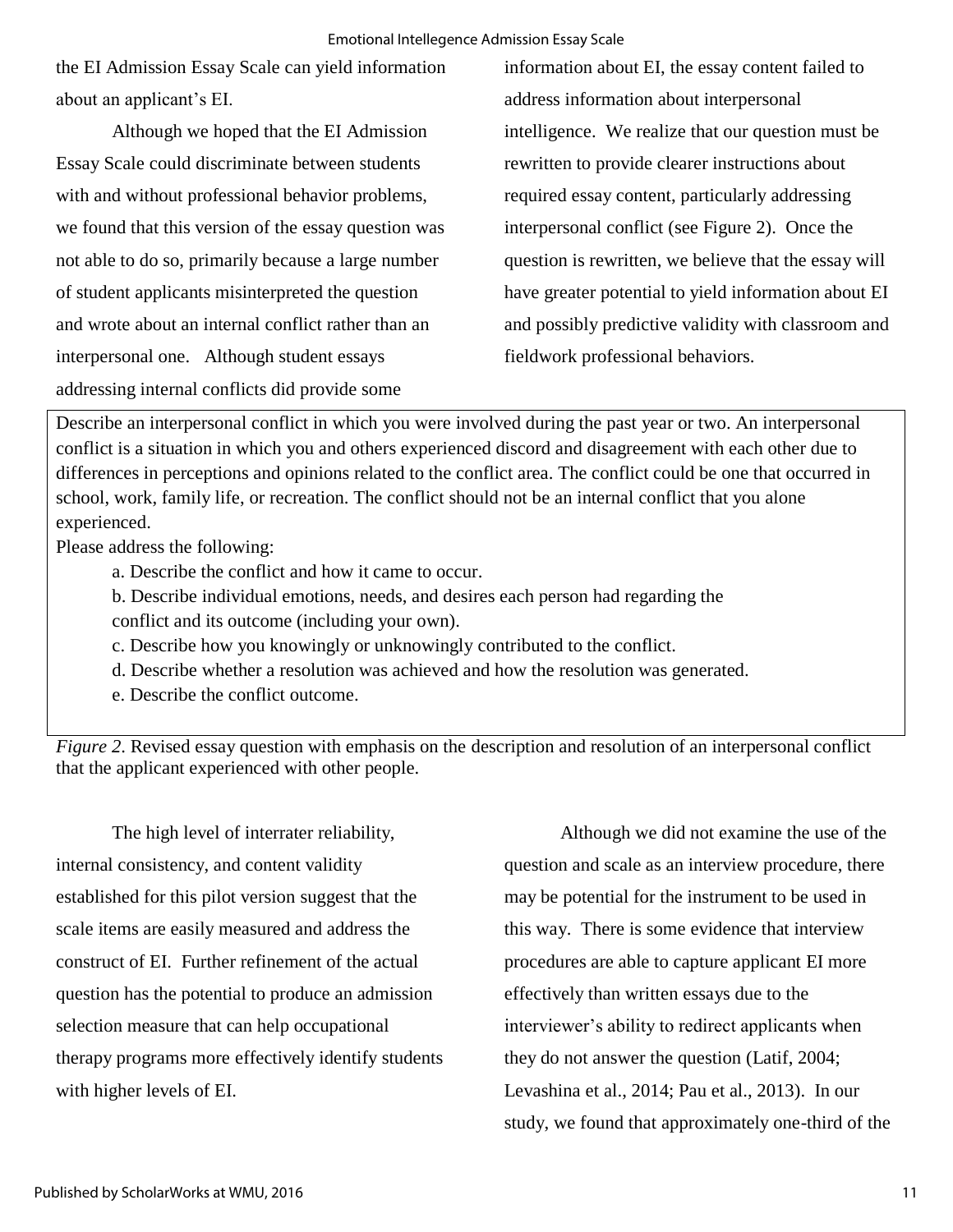applicants misinterpreted the question. Another third chose not to address the question and instead wrote about a subject of their own choosing. In an interview situation, such applicants could be redirected by the interviewer. Structured EI interviews—in which the interviewer asks structured questions about specific scenarios to yield EI information—have been found to be more time consuming than typical admission interviews because of the time needed to redirect applicants to address desired content (Levashina et al., 2014; Pau et al., 2013). In a high-stakes situation, such as a college interview, applicants may be more guarded and hesitant to talk about their experience of interpersonal conflict. The same may be true with the question when it is used in an essay format. In our study, two thirds of the applicants wrote about situations they may have perceived as safe content for a college essay, such as experiencing an internal desire to change careers. It may be likely that students with lower levels of EI are less comfortable talking about their emotions and interpersonal conflict. Further testing of the conflict question used in a face-to-face interview may provide information about which format (essay or structured interview) yields greater information about an applicant's EI.

## **Limitations**

One limitation of the study was the small sample size and the predominance of white females as participants. Although the CUMC Occupational Therapy Program has a more diverse student population compared to the national average of

occupational therapy schools (AOTA, 2014), our study sample nevertheless consisted largely of young adult white females. While our sample reflects the national average, having a more diverse and larger sample would likely yield greater information about EI in student applicants. A larger sample size would also enhance statistical power and rigor of results. Although our expert panel rated the scale items as having high content validity, we only used three experts. Content validity would be stronger if repeated with five or more experts.

## **Future Research**

While the initially established psychometric properties of the EI Admission Essay Scale were moderate to strong, we realize that the wording of our question must be made more specific and direct applicants to write about an interpersonal conflict. Once our question is rewritten for the subsequent scale version, it will be important to reassess psychometric properties. Future research is also needed to understand if the next scale version can discriminate between students with and without professional behavior problems in the academic and fieldwork settings. Additional research could also be undertaken to understand if the question can be used in a structured admission interview format to yield information about applicant EI.

## **Summary**

This study described the development of an admission essay scale designed to yield information about applicant EI and reported the scale's initial psychometric properties. Although initially established psychometric properties of the scale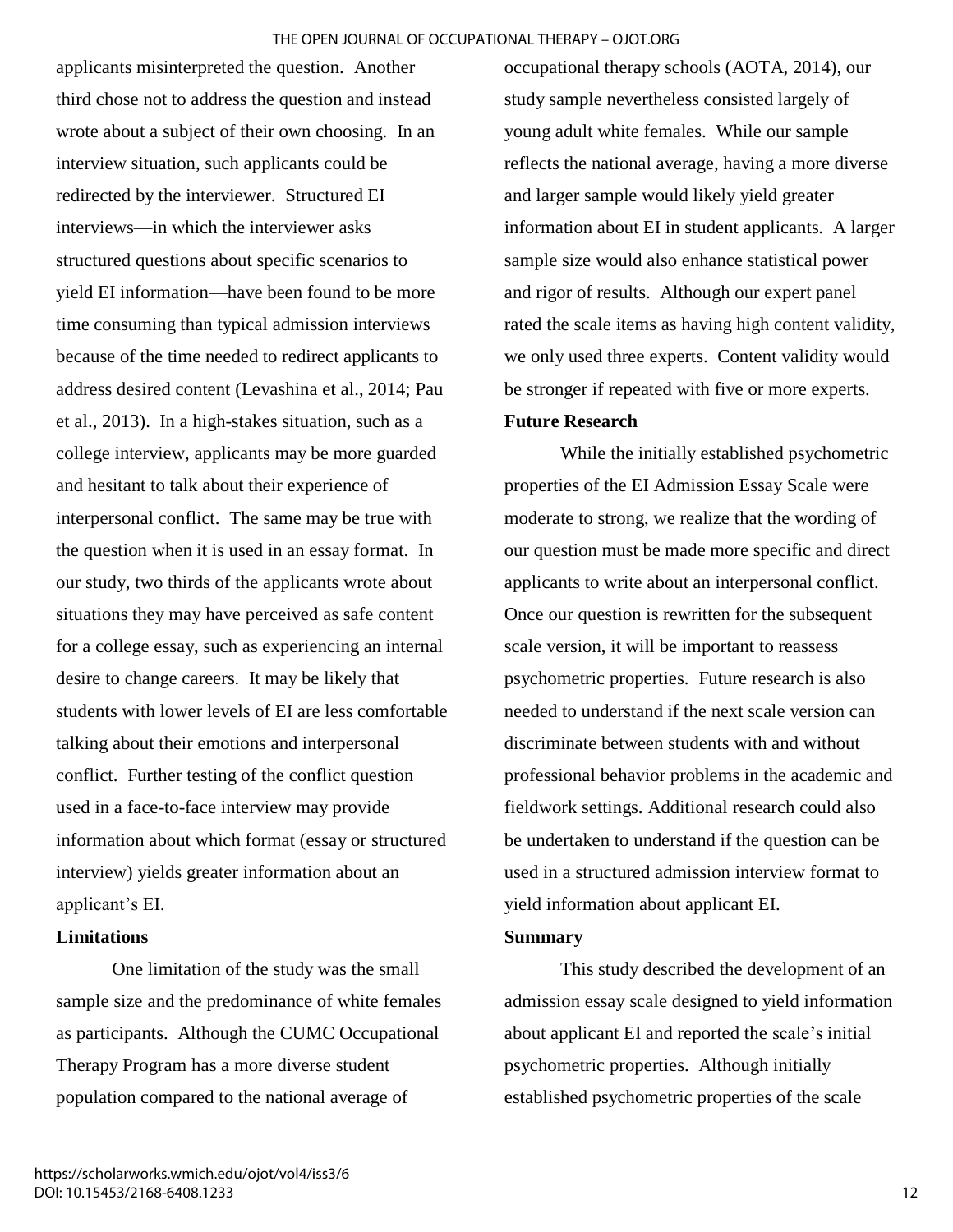were moderate to strong, the wording of the essay question must be modified to help applicants focus their writing on interpersonal conflict. Despite the need for modification of question wording, findings of this study demonstrate that the EI Admission Essay Scale, once revised, has the potential to be used as an admission selection criterion that can help occupational therapy programs better identify students with higher levels of EI.

#### **References**

- American Occupational Therapy Association. (2002). *Fieldwork performance evaluation for the occupational therapy student*. Bethesda, MD: AOTA Press.
- American Occupational Therapy Association. (2014). *Academic programs annual data report: Academic year 2013-2014*. Retrieved from [http://www.aota.org/-](http://www.aota.org/-/media/corporate/files/educationcareers/accredit/2013-2014-annual-data-report.pdf) [/media/corporate/files/educationcareers/accredit/2013](http://www.aota.org/-/media/corporate/files/educationcareers/accredit/2013-2014-annual-data-report.pdf) [-2014-annual-data-report.pdf](http://www.aota.org/-/media/corporate/files/educationcareers/accredit/2013-2014-annual-data-report.pdf)
- Arora, S., Ashrafian, H., Davis, R., Athanasiou, T., Darzi, A., & Sevdalis, N. (2010). Emotional intelligence in medicine: A systematic review through the context of the ACGME competencies. *Medical Education*, *44*(8), 749-764. [http://dx.doi.org/10.1111/j.1365-](http://dx.doi.org/10.1111/j.1365-2923.2010.03709.x) [2923.2010.03709.x](http://dx.doi.org/10.1111/j.1365-2923.2010.03709.x)
- Bar-On, R. (1997). *The Emotional Quotient Inventory (EQ-i): A test of emotional intelligence*. Toronto: Multi-Health Systems.
- Buerhaus, P. I., Auerbach, D. I., & Staiger, D. O. (2009). The recent surge in nurse employment: Causes and implications. *Health Affairs*, *28*(4), w657-w668. <http://dx.doi.org/10.1377/hlthaff.28.4.w657>
- Carr, S. E. (2009). Emotional intelligence in medical students: Does it correlate with selection measures? *Medical Education*, *43*(11), 1069-1077. <http://dx.doi.org/10.1111/j.1365-2923.2009.03496.x>
- Carrothers, R. M., Gregory, S. W., Jr., & Gallagher, T. J. (2000). Measuring emotional intelligence of medical school applicants. *Academic Medicine*, *75*(5), 456- 463. Retrieved from [http://journals.lww.com/academicmedicine/Fulltext/2](http://journals.lww.com/academicmedicine/Fulltext/2000/05000/Measuring_Emotional_Intelligence_of_Medical_School.16.aspx)

[000/05000/Measuring\\_Emotional\\_Intelligence\\_of\\_M](http://journals.lww.com/academicmedicine/Fulltext/2000/05000/Measuring_Emotional_Intelligence_of_Medical_School.16.aspx) [edical\\_School.16.aspx](http://journals.lww.com/academicmedicine/Fulltext/2000/05000/Measuring_Emotional_Intelligence_of_Medical_School.16.aspx) 

Codier, E. E., Kofoed, N. A., & Peters, J. M. (2015). Graduate-entry non-nursing students: Is emotional intelligence the difference? *Nursing Education Perspectives*, *36*(1), 46-47. http://dx.doi.org/10.5480/12-874.1

DeVon, H. A., Block, M. E., Moyle‐Wright, P., Ernst, D. M., Hayden, S. J., Lazzara, D. J.,… Kostas‐Polston, E. (2007). A psychometric toolbox for testing validity and reliability. *Journal of Nursing Scholarship*, *39*(2), 155-164. Retrieved from [http://onlinelibrary.wiley.com/doi/10.1111/j.1547-](http://onlinelibrary.wiley.com/doi/10.1111/j.1547-5069.2007.00161.x/pdf) [5069.2007.00161.x/pdf](http://onlinelibrary.wiley.com/doi/10.1111/j.1547-5069.2007.00161.x/pdf)

Elam, C. L. (2000). Use of "emotional intelligence" as one measure of medical school applicants' noncognitive characteristics. *Academic Medicine*, *75*(5), 445-446. Retrieved from [http://journals.lww.com/academicmedicine/Fulltext/2](http://journals.lww.com/academicmedicine/Fulltext/2000/05000/Use_of__Emotional_Intelligence__as_One_Measure_of.11.aspx)

000/05000/Use of Emotional Intelligence as On [e\\_Measure\\_of.11.aspx](http://journals.lww.com/academicmedicine/Fulltext/2000/05000/Use_of__Emotional_Intelligence__as_One_Measure_of.11.aspx) 

- Fiori, M., & Antonakis, J. (2011). The ability model of emotional intelligence: Searching for valid measures. *Personality and Individual Differences*, *50*(3), 329- 334.<http://dx.doi.org/10.1016/j.paid.2010.10.010>
- Hannah, A., Lim, B. T., & Ayers, K. M. (2009). Emotional intelligence and clinical interview performance of dental students. *Journal of Dental Education*, *73*(9), 1107-1117. Retrieved from [http://www.jdentaled.org/content/73/9/1107.full.pdf+](http://www.jdentaled.org/content/73/9/1107.full.pdf+html) [html](http://www.jdentaled.org/content/73/9/1107.full.pdf+html)
- Jewell, R. T., McPherson, M. A., & Tieslau, M. A. (2013). Whose fault is it? Assigning blame for grade inflation in higher education. *Applied Economics*, *45*(9), 1185- 1200.

<http://dx.doi.org/10.1080/00036846.2011.621884>

- Jones-Schenk, J., & Harper, M. G. (2014). Emotional intelligence: An admission criterion alternative to cumulative grade point averages for prelicensure students. *Nurse Education Today*, *34*(3), 413-420. <http://dx.doi.org/10.1016/j.nedt.2013.03.018>
- Latif, D. A. (2004). Using the structured interview for a more reliable assessment of pharmacy student applicants. *American Journal of Pharmaceutical Education*, *68*(1), Article 21. http://dx.doi.org/10.5688/aj680121
- Lawshe, C. H. (1975). A quantitative approach to content validity. *Personnel Psychology*, *28*(4), 563-575. [http://dx.doi.org/10.1111/j.1744-](http://dx.doi.org/10.1111/j.1744-6570.1975.tb01393.x) [6570.1975.tb01393.x](http://dx.doi.org/10.1111/j.1744-6570.1975.tb01393.x)
- Levashina, J., Hartwell, C. J., Morgeson, F. P., & Campion, M. A. (2014). The structured employment interview: Narrative and quantitative review of the research literature. *Personnel Psychology*, *67*(1), 241-293. <http://dx.doi.org/10.1111/peps.12052>